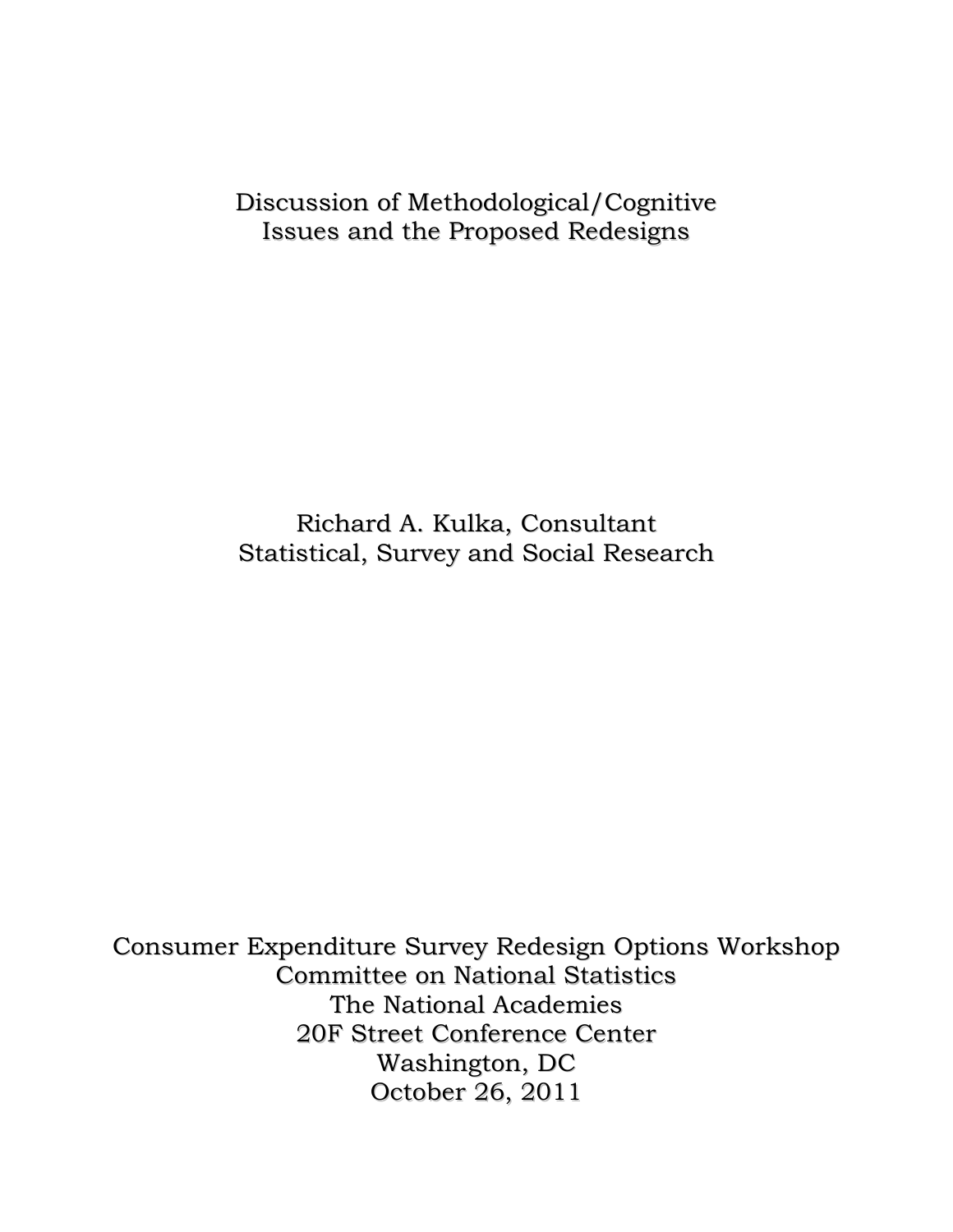#### **Introduction**

My charge as part of this workshop was to serve as one of two formal discussants, focusing in particular on how well the proposed redesigns address the key methodological and cognitive concerns expressed in various forums with regard to the Consumer Expenditure Surveys. I greatly appreciate the opportunity to review many of the papers and presentations on the methodological concerns about the current CE, to study the two proposed redesigns in some detail in advance of the workshop, and to reflect on (1) what was expected by BLS, the CNSTAT Panel and other stakeholders of this important statistical program and (2) what has been achieved.

#### **Background: Current Workshop**

First, let me provide a little background, although much of this is quite familiar to most of you, so I will be brief. As noted in the introductory remarks, this workshop builds on a very extensive ongoing program of both internal and external research, advice and review dating back to the mid-1980s. These include in recent years a series of carefully planned and coordinated workshops, forums and expert panels, under the general aegis of the "Gemini Project." All of these focused in various ways and with different emphases on the development of a *fundamental* redesign of the Consumer Expenditure Surveys, which in turn evolved as a major component of the charge and work of the CNSTAT Panel.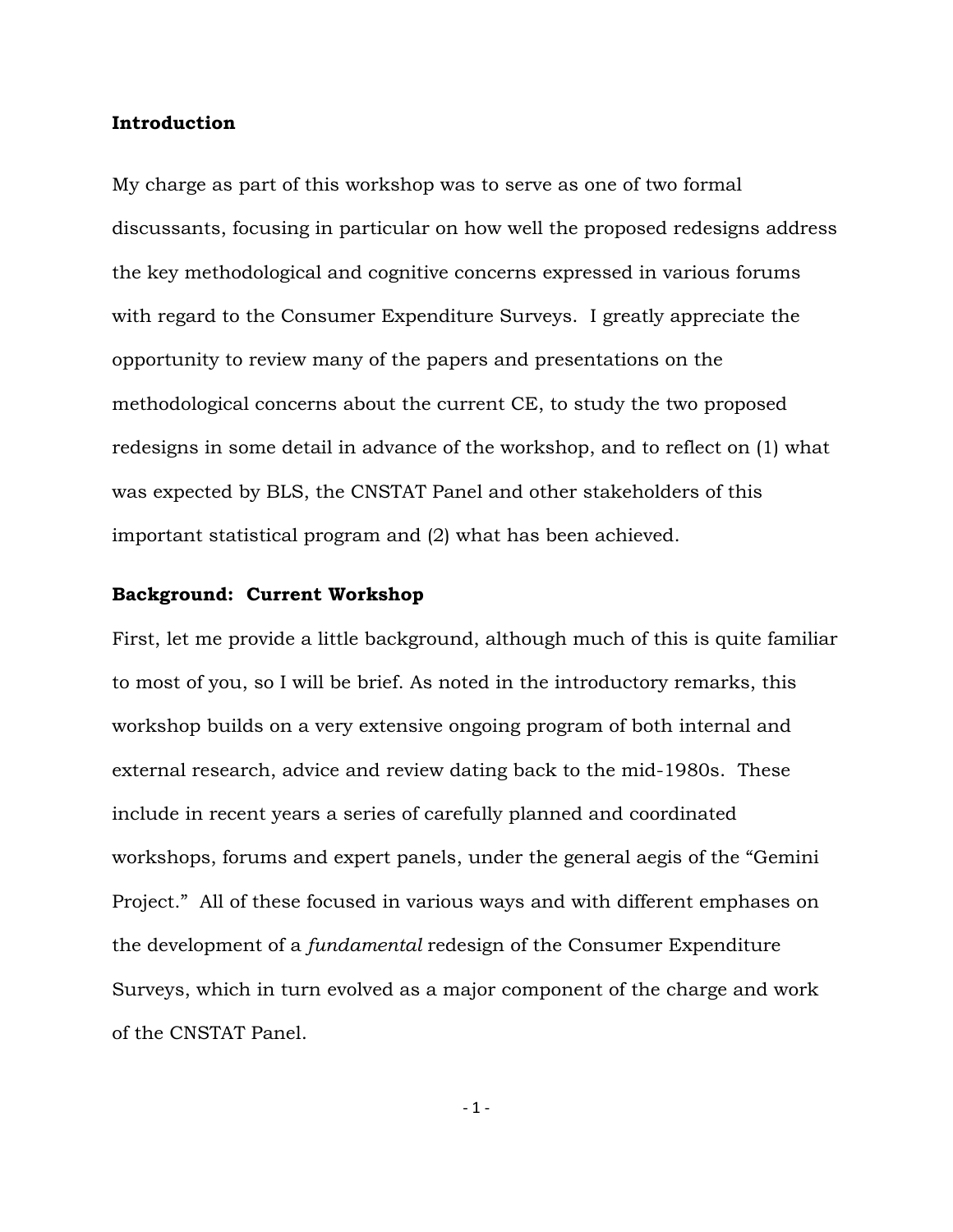### **CNSTAT Panel Charge**

In brief, the CNSTAT Panel's charge is to:

- Review the discussion, output and conclusions of this prior research, and the other workshops and forums, including especially a "data user needs forum" and a "methods workshop" previously convened by BLS.
- Convene a "household survey data producer workshop" to review the experience of other leading survey research organizations in addressing similar challenges.
- Contract with one or more experienced data collection organization to:
	- Develop papers on concrete design options,
	- **Provide a critical discussion of their relative merits, and**
	- Convene a workshop based on results of this work.
- Based on these workshops and its review and deliberations, produce a consensus report of findings and recommendations to BLS on what characteristics and options should be considered for a redesigned CE survey.

### **Contractor Charge**

In turn, the Panel's charge to the contractors was to:

- Provide a balanced evaluation of the benefits, costs and risks of proposed options compared with current CE surveys.
- Provide a comprehensive proposal for a survey design and/or other data collection/capture process that collects the required data.
- Provide a clear plan and recommendations on how they would evaluate their proposed design in the CE context.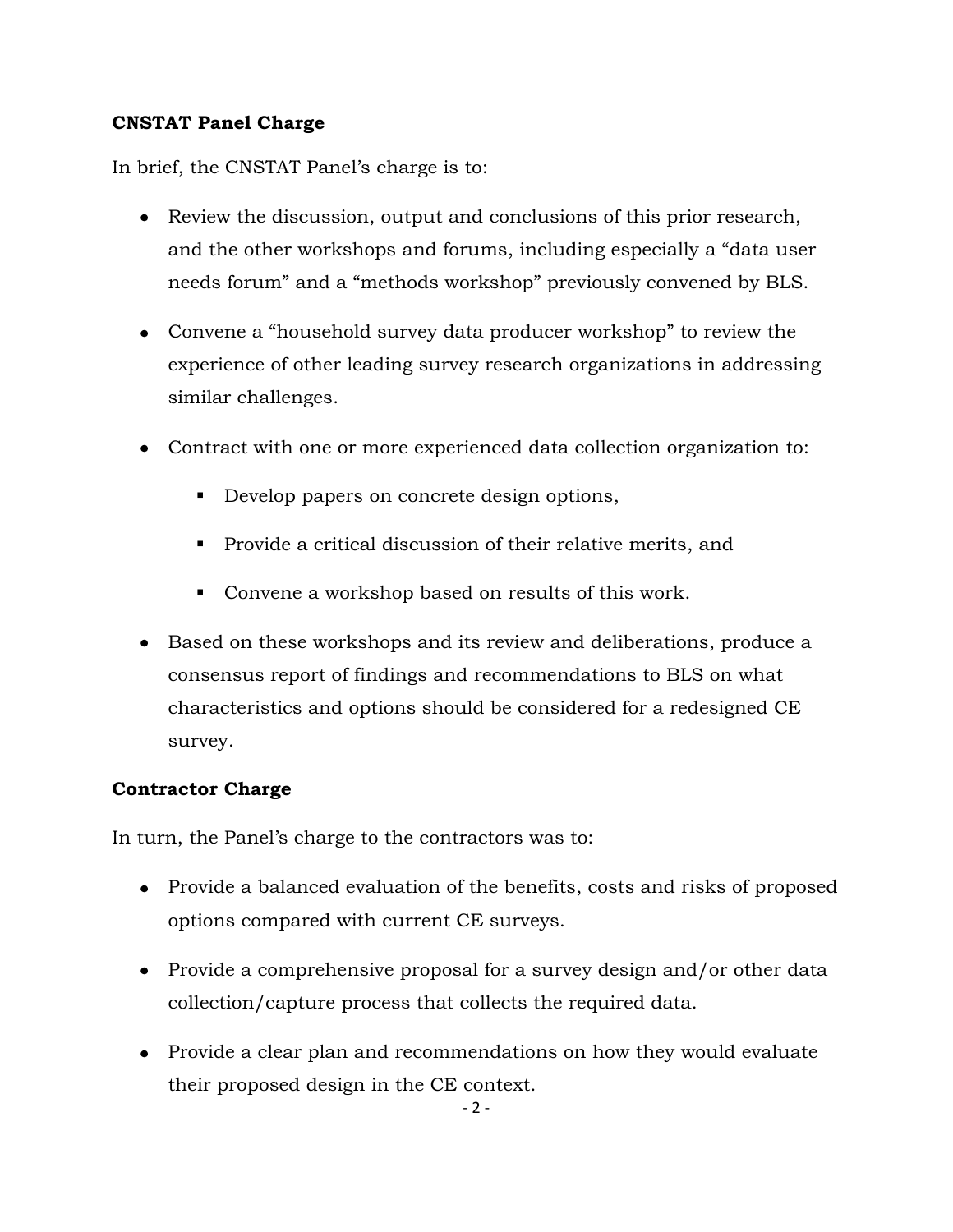- Focus their proposed designs in particular on:
	- **Measurement error,**
	- Changes in the survey, consumer and social environments, and
	- **Increased flexibility in modes of collecting data.**

The key question here, of course, is have they indeed met this charge? Overall, I believe that each has done so, and in several instances their reports exceed these requirements by providing additional insights, ideas and even some new questions not yet fully recognized to date—many of which should prove to be of great value to the Panel and BLS as they move toward developing closure on a set of key redesign options. However, there are also several more implicit questions embedded in this charge which--while not formally part of the charge and thereby not addressed directly--also have potential value for the Panel and BLS as they review and act on the review, discussion and recommendations contained in these reports. That said, given the very brief time period available for this work, these reports are extraordinarily rich in innovative ideas and insights, including valuable advice not only on what might be done, but also appropriate cautions on things that probably should *not* be done. However, consistent with a longstanding cliché that nevertheless often proves to be true, it is very much the case here that the "devil is in the details."

#### **Discussion Outline**

To address these observations in more detail, I have organized my discussion around a serious of basic questions:

1. What are the key features of each proposed redesign? Are these well justified relative to other possible alternatives and their feasibility? Which proposed aspects of these designs (if any) merit some additional thought and clarification?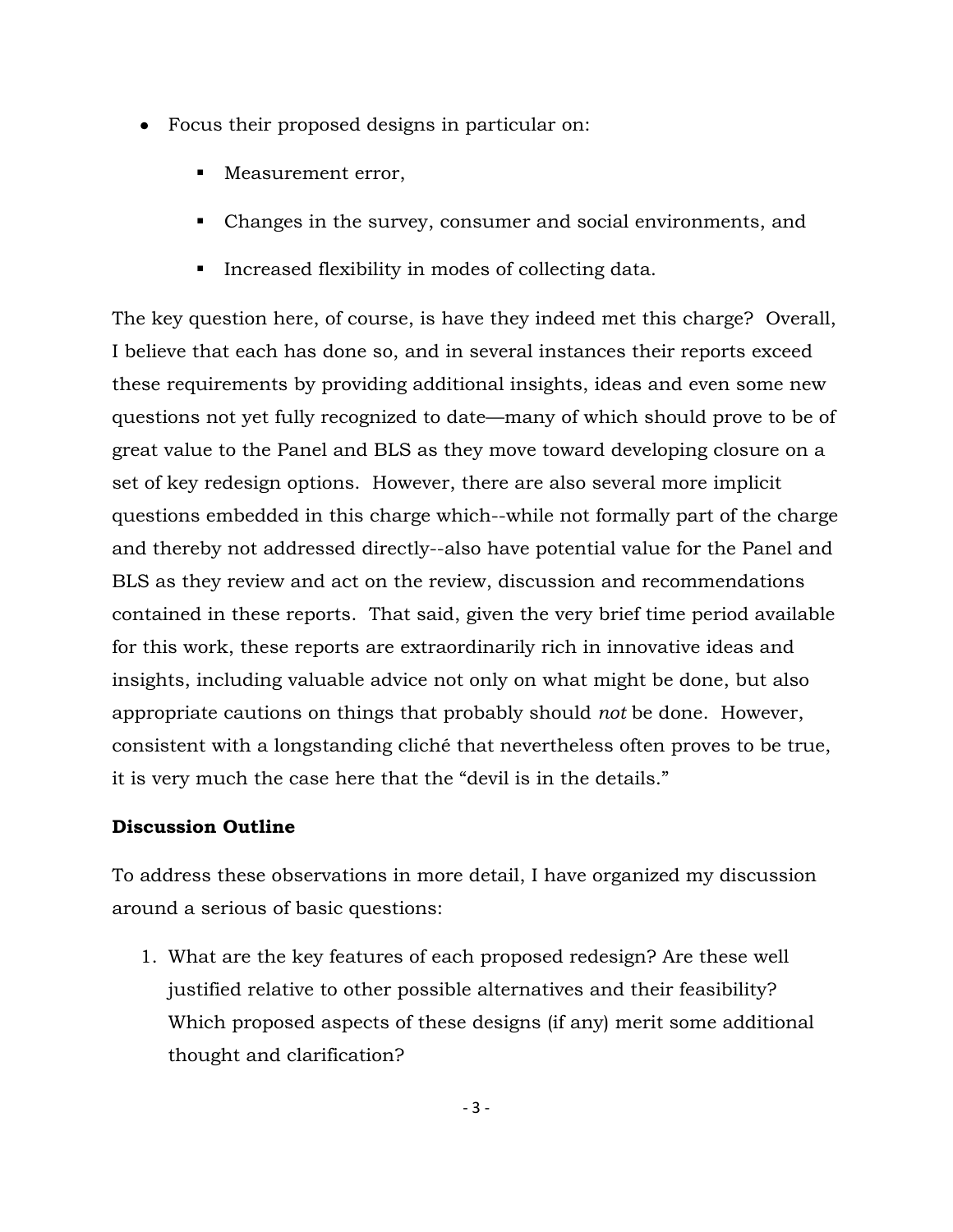- 2. Are these two proposed designs fundamentally (or radically) different from the current CE surveys? And, in turn, are they fundamentally (or radically) different from one another?
- 3. Are there some additional insights, questions or themes emerging from these efforts that merit careful consideration or serious attention independent of the specific designs proposed by each contractor?

For the first set of questions, I will comment on each contractor report in turn, beginning with that from the Westat team, which I received and reviewed first, followed by that developed by the University of Wisconsin-Milwaukee /University of Nebraska-Lincoln/Abt SRBI team. Questions 2 and 3 are de facto more integrative and interdependent so I will discuss them after the two separate reports.

### **WESTAT**

# **Key Features**

Key features of the redesign proposed by the Westat team include the following:

- Maintaining separate diary and quarterly interview surveys, as in the current CE approach.
- Both, however, provide several alternative methods for reporting data, including
	- Choice of either electronic or paper reporting;
	- A strong emphasis on the use of receipts;
	- Downloading electronic data files with information on expenditures; and
	- Scanning of receipts and other paper for electronic submission.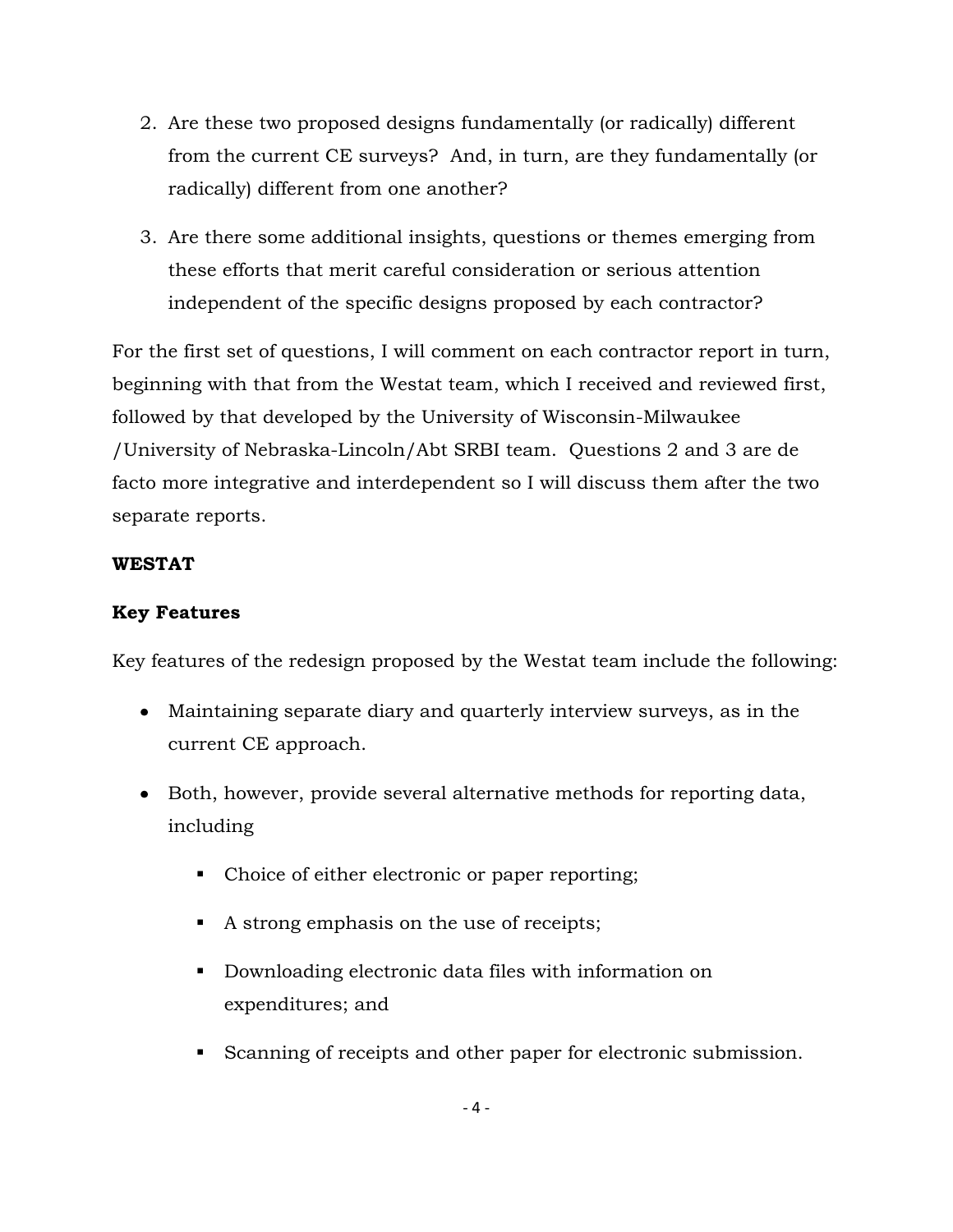- In addition, both the diary and quarterly interview surveys rely on regular submission of such data to a *central repository*,
	- where data are received, extracted, translated, coded and evaluated ,
	- followed by "smart" prompting based on these data, either by web survey or telephone,
	- to obtain additional information required by the CE program.
- Both also involve intensive monitoring and prompting by interviewers through multiple scheduled contacts to stimulate complete and timely reporting by respondents.
- And, both surveys are explicitly designed to significantly reduce dependence on recall and recall interviews.
- In the diary component only, all CU members aged 14 and over would self-respond by household-selected method of data collection (electronic or paper).
- Similar to the current CE survey, quarterly interviews would maintain a three-month reference period (albeit with recall interviews minimized), but with only two waves of data collection conducted 12 months apart.

# **Observations/Questions**

An innovative, complex central data depository is a particularly attractive feature of this proposed design. However, the burden on this depository system to receive and dynamically manage multiple types of data and, in turn, provide real-time feedback and tailored queries is considerable.

Detailed descriptions provided in the report on how various types and forms of data submitted to the repository will be read and interpreted, and how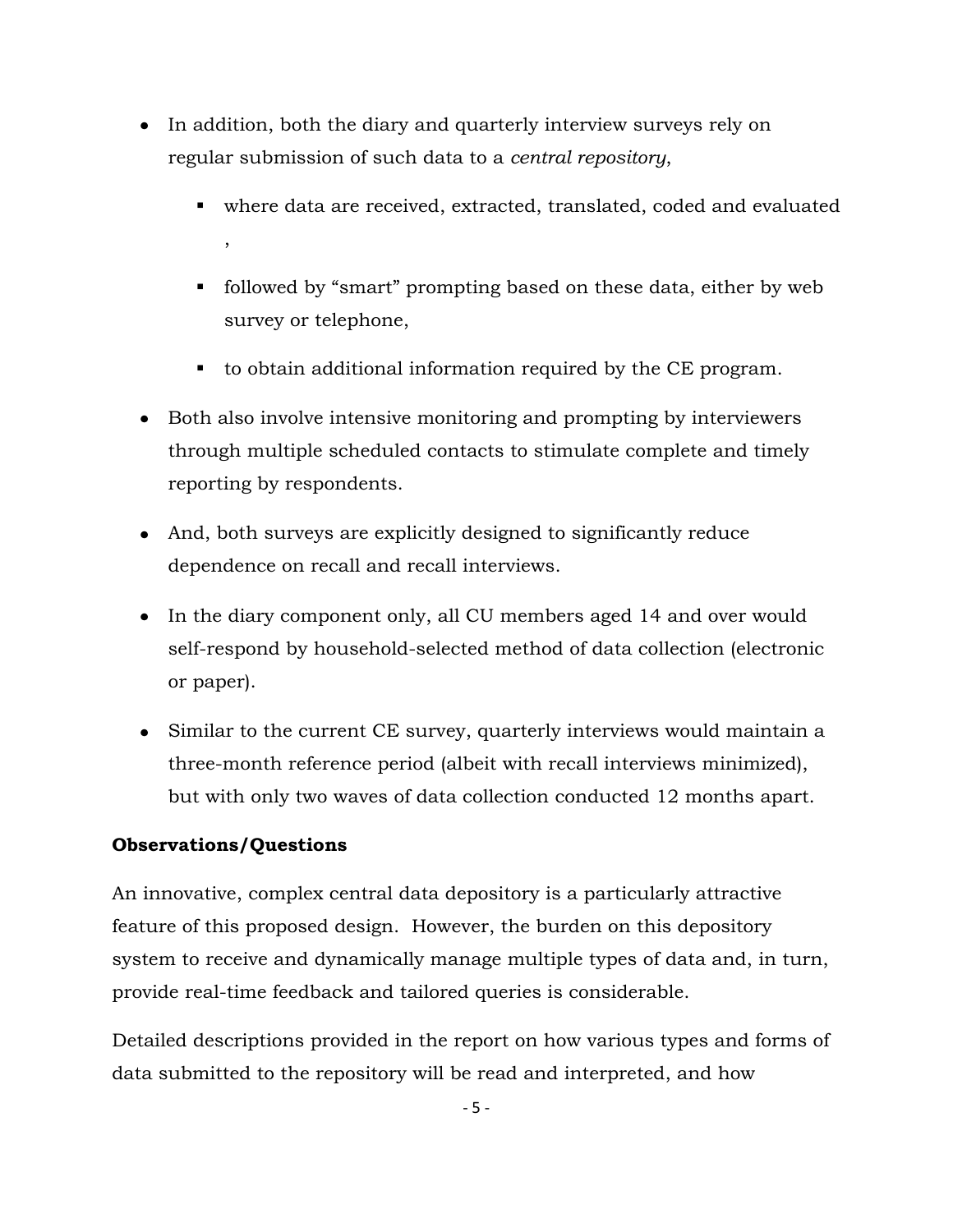appropriate follow-up queries will be formulated and generated in real time, are quite impressive. But questions about the feasibility of how all of these will work in practice, especially for the diary component (with one-week, real-time data collection periods), seems problematic.

Assuming that the detailed data requirements of the CE program are maintained, it would appear than many (if not most) of the expenditures reported will require web (or telephone) survey prompting after submission to the repository, which could well serve as a significant perceived burden and barrier to complete reporting (analogous to "panel conditioning") .

For this and some other reasons, it is not entirely clear whether *actual* or "objective" reductions in respondent burden afforded by the proposed design will be *perceived as real*. Downloading and submitting data daily in the diary survey (especially banking and retail data) may in fact be more burdensome.

Similarly, the learning curve required for effective and timely electronic reporting of the quarterly interview data may increase perceived burden with 12 months of "downtime" between waves of data collection. Twelve months between quarterly interviews may also not be optimal for other reasons (e.g., significant changes in CU composition).

While the literature and experience cited from other studies suggests that development and use of an Event History Calendar will very likely improve recall (when a recall interview is necessary) in the quarterly interview survey, its value in a one week diary seems more limited, where appropriate marker events (other than expenditures themselves) may not be all that prevalent or useful.

Other than the panel component, the essential data requirements described by the CE analysts are mostly met by the proposed design. However, the costs of the proposed design are substantially greater than the current CE surveys,

- 6 -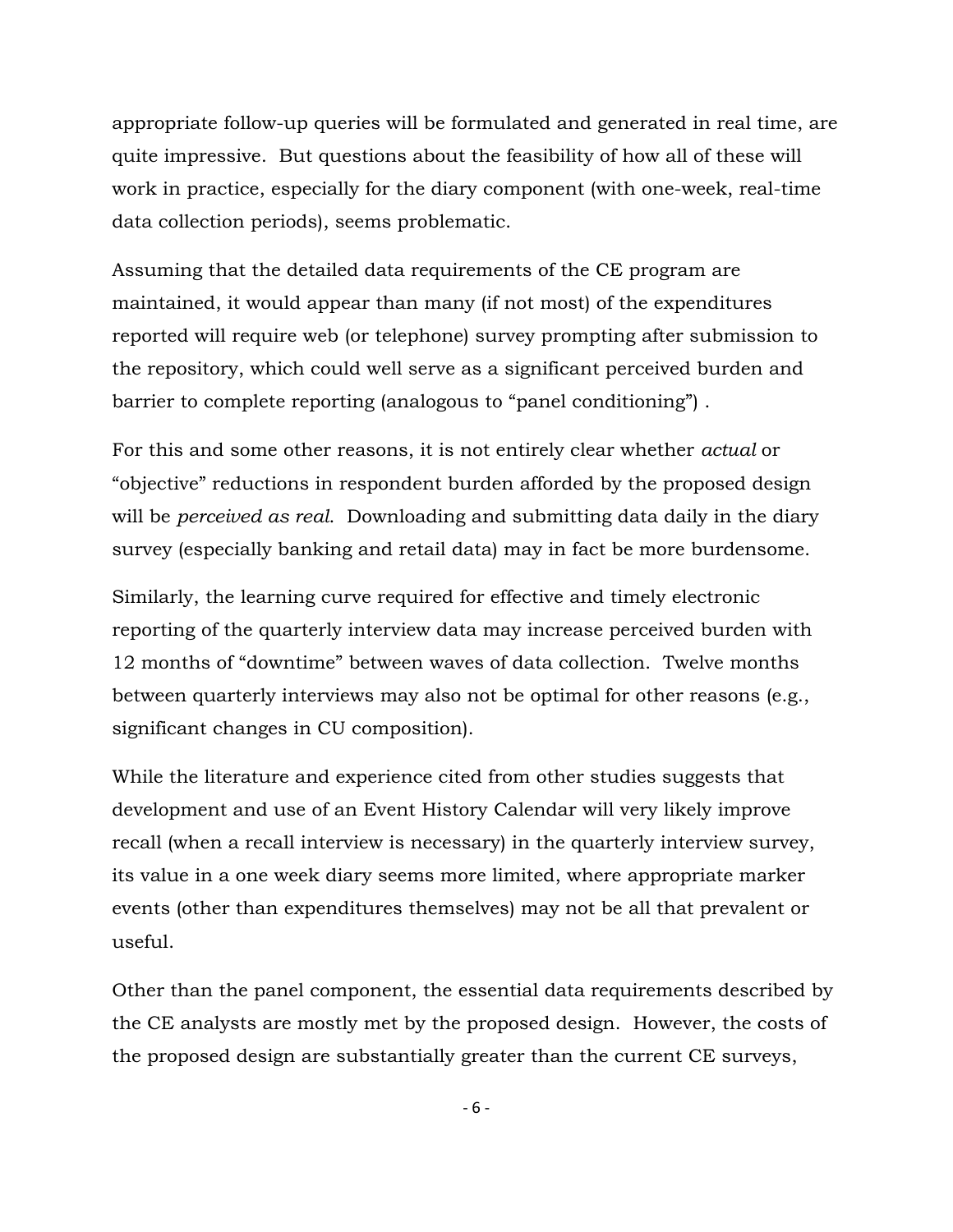thereby requiring a careful analysis of cost-benefit tradeoffs/choices and some difficult priority setting.

As noted in the report, when viewed as a single survey program, the redesigned procedures address flexibility in several ways, most notably by using a variety of different data collection/capture methods that can be tailored to each respondent's (or CU's) preferences or daily routines. The challenge under this redesign would be to develop an array of integrated procedures that take full advantage of this flexibility without making reporting tasks overly complicated or to give respondents a way or motivation to avoid completing these.

### **Summary**

- The proposed redesign focuses heavily on:
	- Increased reporting flexibility, along with extensive use of monitoring, prompting and help, to reduce respondent burden.
	- Greater use of personal electronic data, receipts and real time recording to significantly reduce reliance on recall.
	- A sophisticated, central "data repository" platform designed to capture, manage and interpret such information in real time; to integrate and control the flow of information; and generally to hold it all together.
- Feasibility testing of all these components and systems, and at all levels, will obviously be critical. The detailed evaluation protocol and plan described, though well thought through and conceived for the purposes suggested, may not be sufficient.
- Unfortunately, some of the most attractive features of the proposed redesign make it significantly more costly.

- 7 -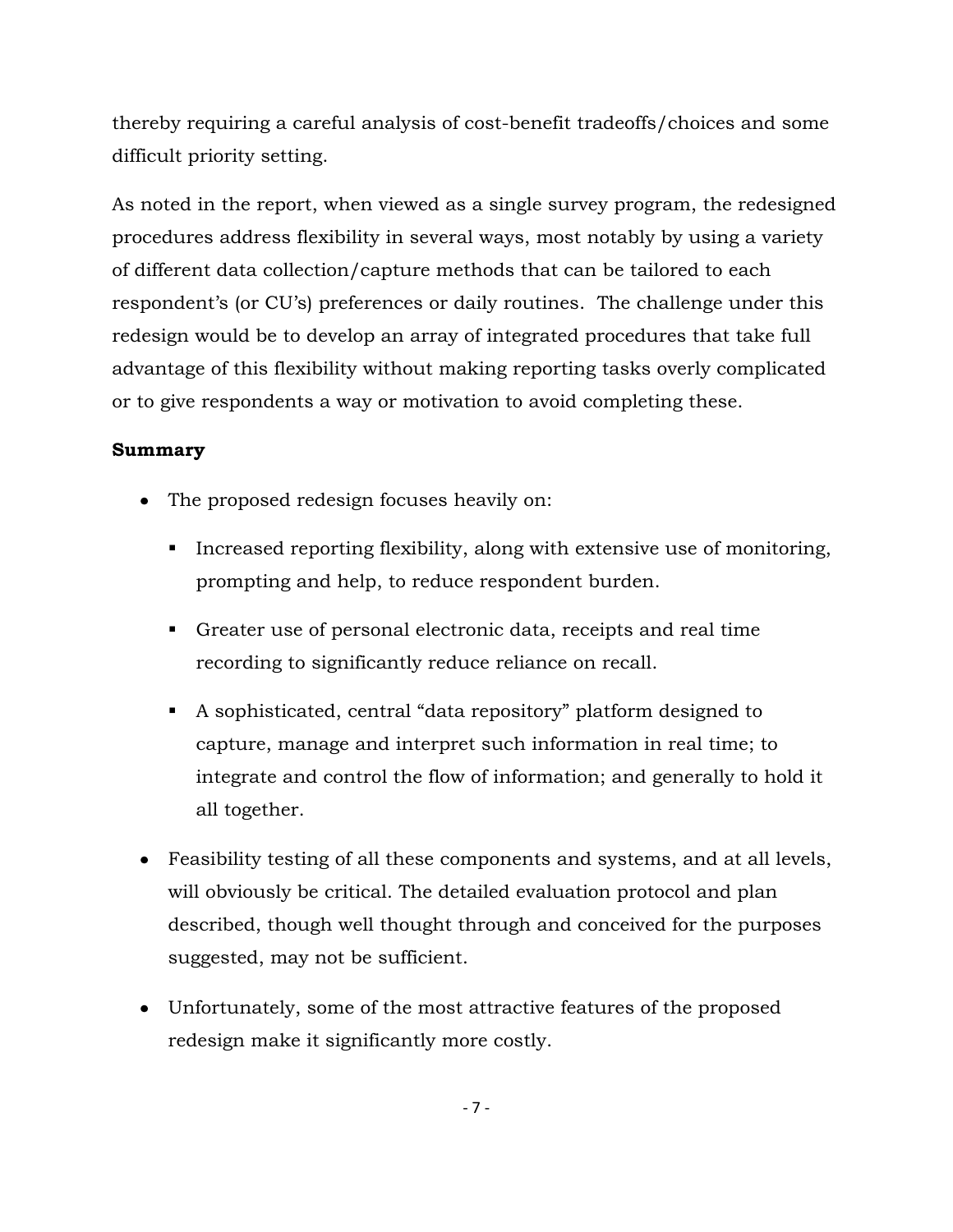# **UNIVERSITY OF WISCONSIN-MILWAUKEE/UNIVERSITY OF NEBRASKA-LINCOLN/ABT SRBI**

### **Key Features**

- A key feature of the proposed UWM consortium's redesign is a single sample that integrates both the diary and retrospective reports of expenditures, thereby reducing redundancies between the CEI and CED surveys.
- The proposed single-sample design has two components:
	- A cross-sectional component, where each selected CU participates for one month, and
	- A panel component, for which each CU participates three times (also for one month) at six month intervals.
- In both components, the design proposes to:
	- Minimize reliance on retrospective reporting,
	- **Promote real-time recording of all expenditures, and**
	- Emphasize self-reporting for all CU members.
- The reporting task and methods are the same for both components:
	- Maintaining a diary for a one month period in which all CU members record all purchases and expenditures.
	- Use of shared computer tablets as the primary "diary" recording device, either by (1) a web-based data collection or (b) a computerassisted self-interview (CASI) using the same questionnaire platform, with these data then downloaded to the web.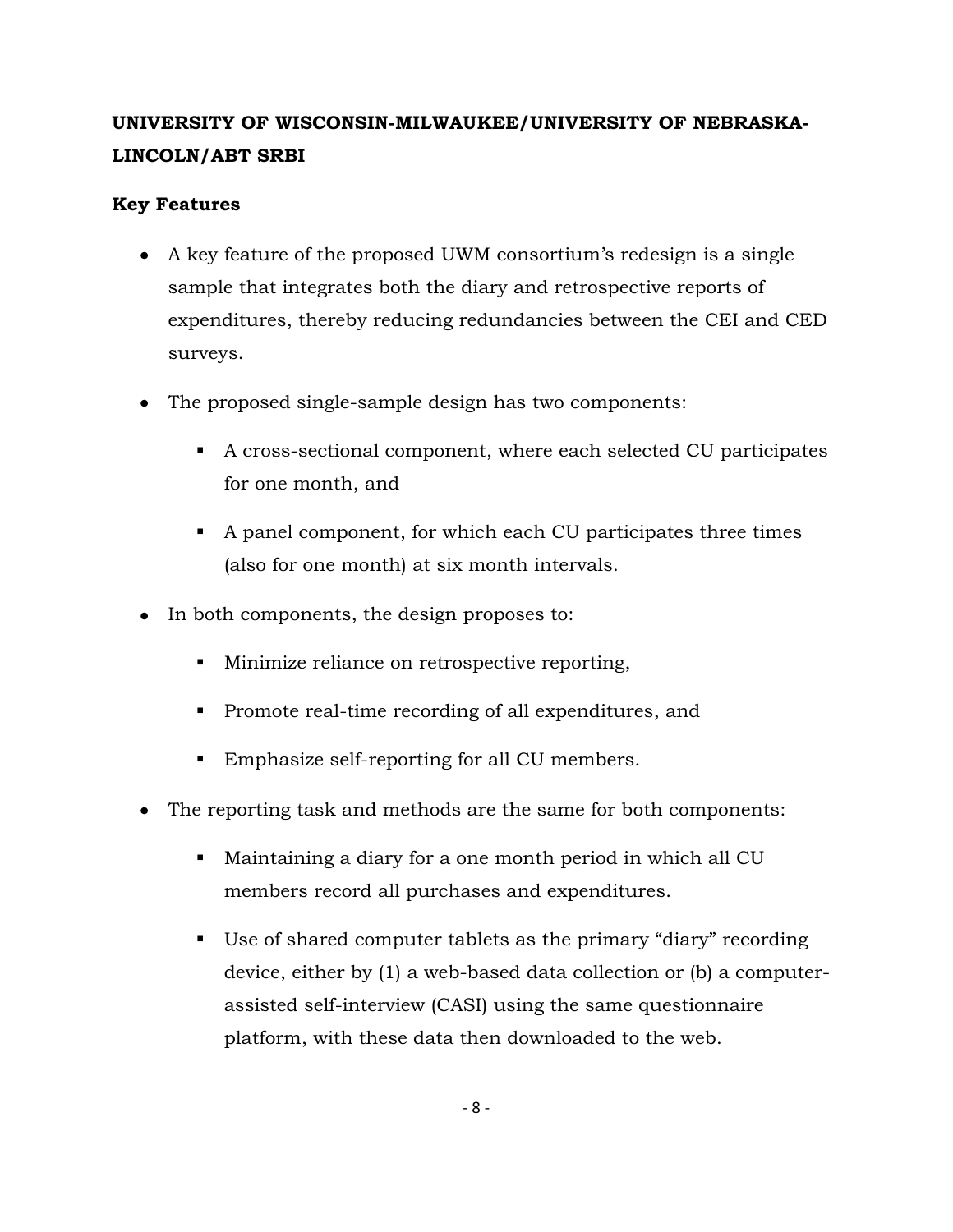- Capture and recording of both paper and electronic receipts.
- Use of portable diaries, cell and smartphones, and other technology (e.g., scanners, barcode readers and financial software) for real-time data capture and for use as "memory triggers."

#### **Observations/Questions**

In principle, what is proposed is a fully-integrated design that emphasizes prospective, "real-time" collection of expenditures and payments. It also takes full advantage of technology, broadly conceived, including a common platform for integrating input and information. Data are captured by a flexible array of tools, serving either as memory or recording aids, or as a means for direct data input.

In practice, however, there are some significant questions about the feasibility of this design. Some of these involve the design and integration of the technology, including their support, maintenance and training. On these issues, there is some relevant experience and "lessons learned" from recent work by Knowledge Networks, Stanford University and Abt SRBI, Nielsen and the USDA, but the requirements of the proposed redesign are significantly different and greater. Of greater uncertainty, however, is the capacity to recruit and motivate CU members to maintain a diary for a full month rather than two weeks (three separate times over and 18 month period for the panel component!), even with all of the new tools and methods to be leveraged in this effort.

The preferred requirement to use a computer tablet for reporting is both a strength and weakness of the design. For example, the greater flexibility afforded by use of the array of other technologies and methods proposed is undermined somewhat where their predominant role is relegated largely to use as "memory triggers" or aides rather than direct electronic data capture and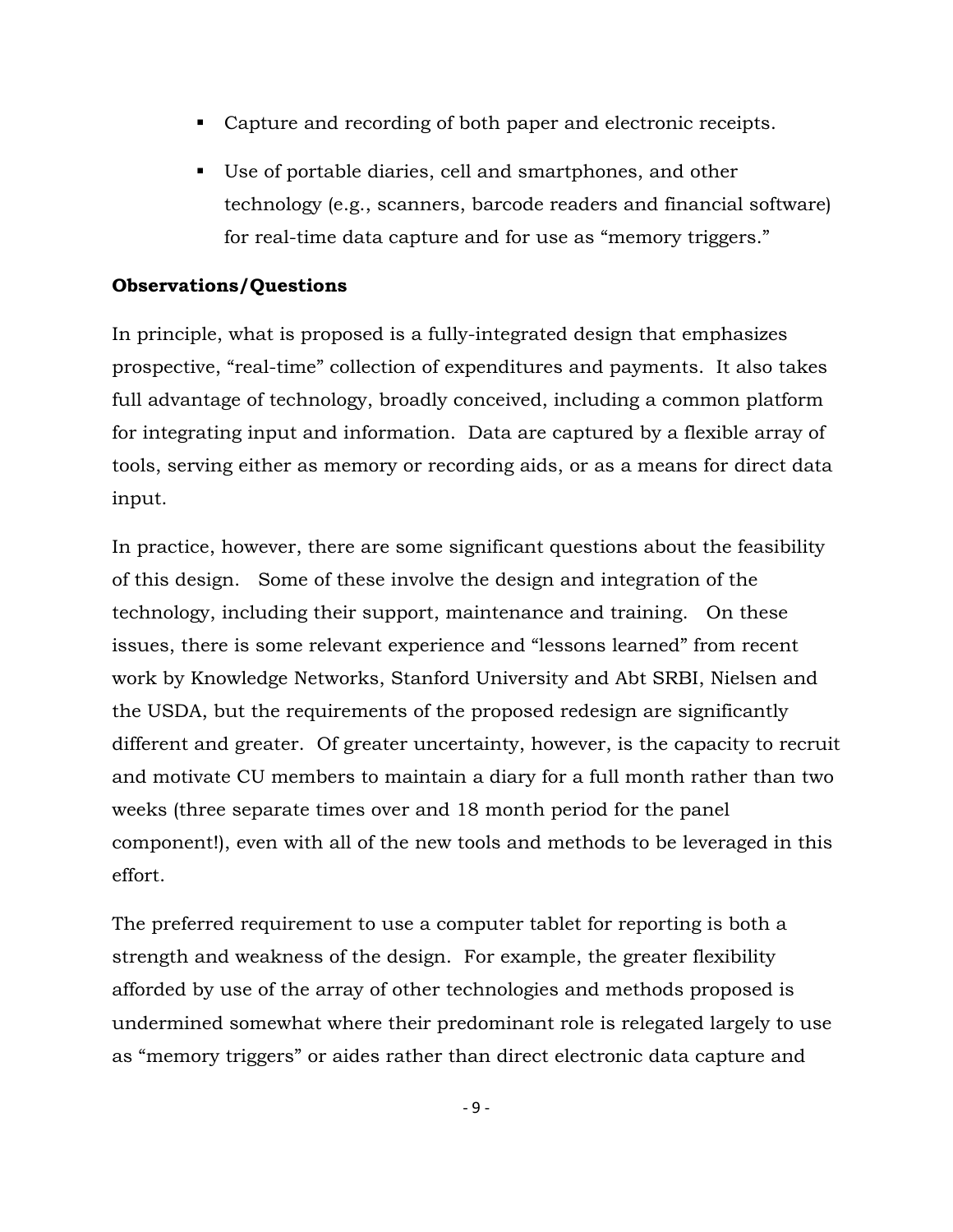transmission. Use and integration of these various other technology- and paper-based methods as memory aids or triggers, versus direct sources for data input, requires significantly more thought and design work.

Recognition by the team that nonresponse is a key threat to this design, and the corresponding need for a rigorous "responsive design" approach--along with some initial creative thoughts on how one might carry this out in the proposed CE context--is a major strength of the report.

Most data requirements for CE analysts are met by this proposed redesign (one notable exception being generation of quarterly panel change estimates for a CU), but it explicitly gives highest priority to improvement of data for the CPI.

Costs of the proposed design are substantially greater than current CE surveys, but since some of these (e.g., technology and development) would be amortized over multiple years, a more detailed analysis is necessary.

## **Summary**

- A bold, creative redesign that reflects a number of the key concerns discussed in previous workshops and forums of both methodologists and users.
- The design proposes to take maximum advantage of virtually all recent and future technological and cultural changes identified in the survey and consumer environments.
- A clear focus on significantly, and perhaps dramatically, reducing our historical dependence and reliance on retrospection and recall for reporting expenditure data.
- However, in spite of its considerable appeal, there is little empirical evidence available to date to make one confident that such a design is really feasible in the CE context.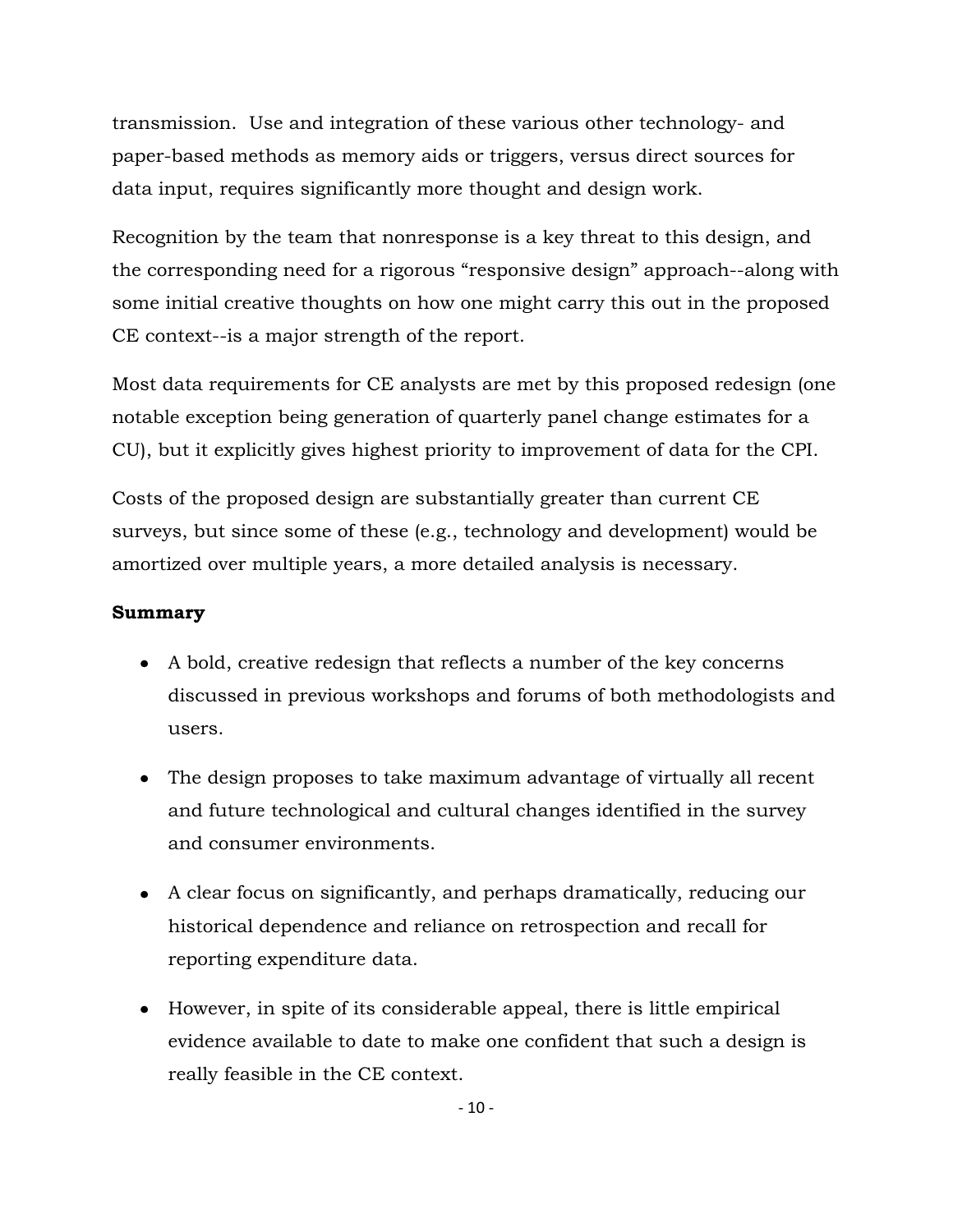- Achieving the full degree of flexibility and impact envisioned requires considerable more refined design thinking and work.
- While the proposed evaluation needs and plan address some of these issues, it is likely that an adequate assessment of feasibility and impact would require studies significantly beyond the types and sizes of evaluations proposed.
- The real costs and specific cost estimates and drivers associated with fully developing, testing, implementing and sustaining this very substantial redesign need to be carefully evaluated and estimated.

# **How Different Are These Designs?**

Both of these proposed redesigns are different in fundamental ways from the current CE surveys. These differences clearly reflect insights and concerns from prior research, workshops and forums sponsored by BLS. The UWM team's design is self-described as a "radical" departure from the current approach, which is certainly true. The Westat team's design is somewhat less "radical," maintaining more features of the current design, but with some important fundamental design changes as well.

And, at least on first reflection, they are also quite different from one another. However, while the differences are certainly significant and important, these are also in part somewhat illusory. The basic philosophies underlying both are to design a consumer expenditure survey that is far more prospective (less dependent on recall), flexible, and technological.

One key difference is:

Westat's proposed use of a central data depository as a major element to support these features, versus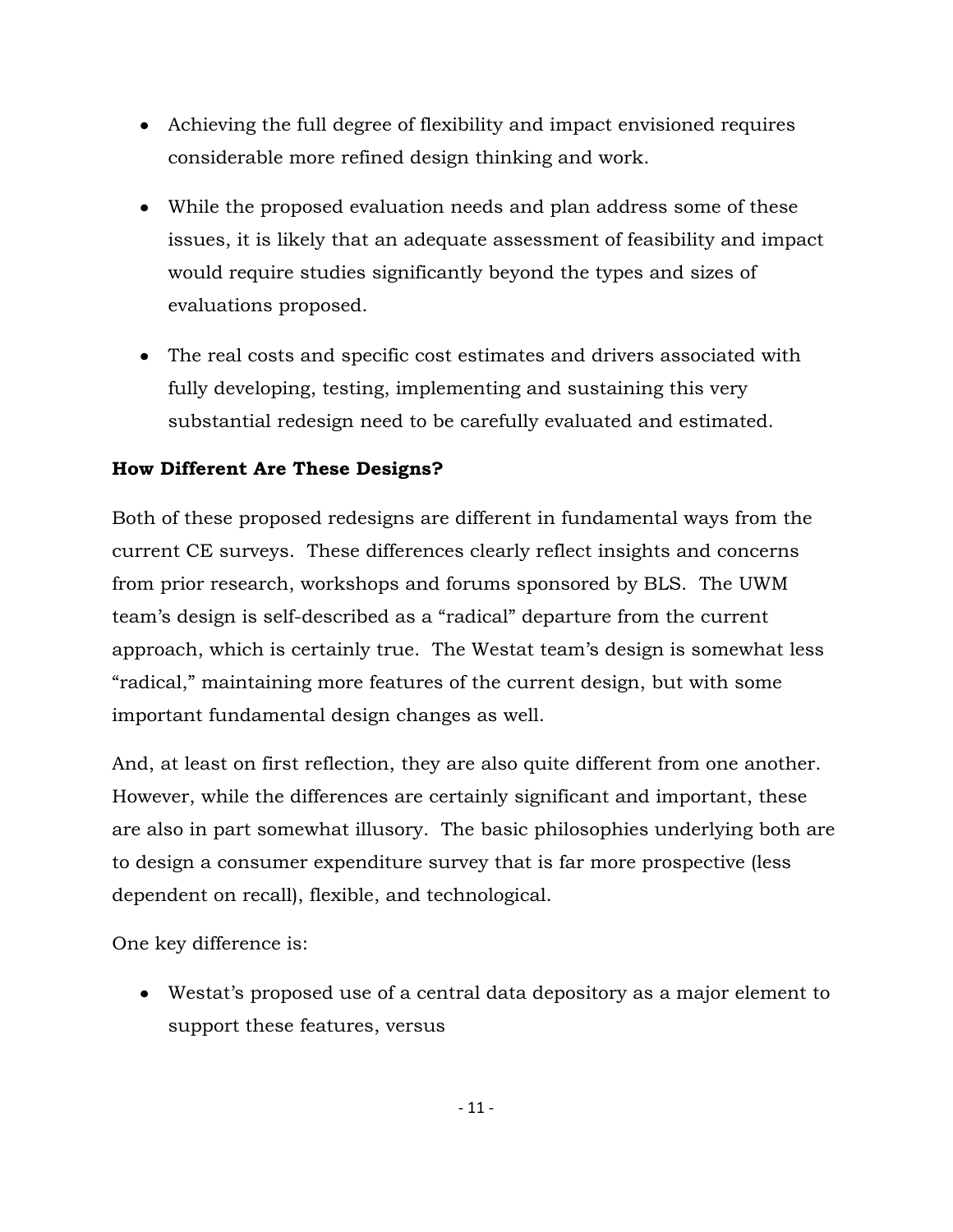- The UWM team's reliance on shared computer tablets as the primary "diary" recording device and platform.
- Both possibilities, however, were discussed as options in a previous Westat report on data collection technologies for BLS. A second key difference is the UWM team's proposal to integrate the diary and interview surveys, an option also considered by the Westat team in its current report. Thus, one can certainly envision deriving various "hybrid" approaches that take advantage of the desirable features of both designs, some of which overlap in any case. That said, for future planning purposes, each of these two redesigns merits careful attention and thought in their own right, including a careful evaluation of their key features not only in terms of their meeting CES user needs as currently stated, but also potential modifications of those needs and priorities. Moving too quickly (or at all) toward one or more blended or hybrid designs could hinder that process.

# **Additional Insights, Questions or Themes**

In their reviews of factors driving these two redesign proposals, two observations seem especially significant and worthy of more detailed attention:

- The Westat report in particular does an excellent job of demonstrating and highlighting that *over 70 percent of consumer purchases are documented in electronic format.*
- Both reports clearly show and emphasize, based on experiences across a diverse array of surveys, that the *use of records significantly improves the quality of data obtained from respondent reports.*

While each proposed design incorporates some important elements that recognize and attempt to address and leverage these factors, these observations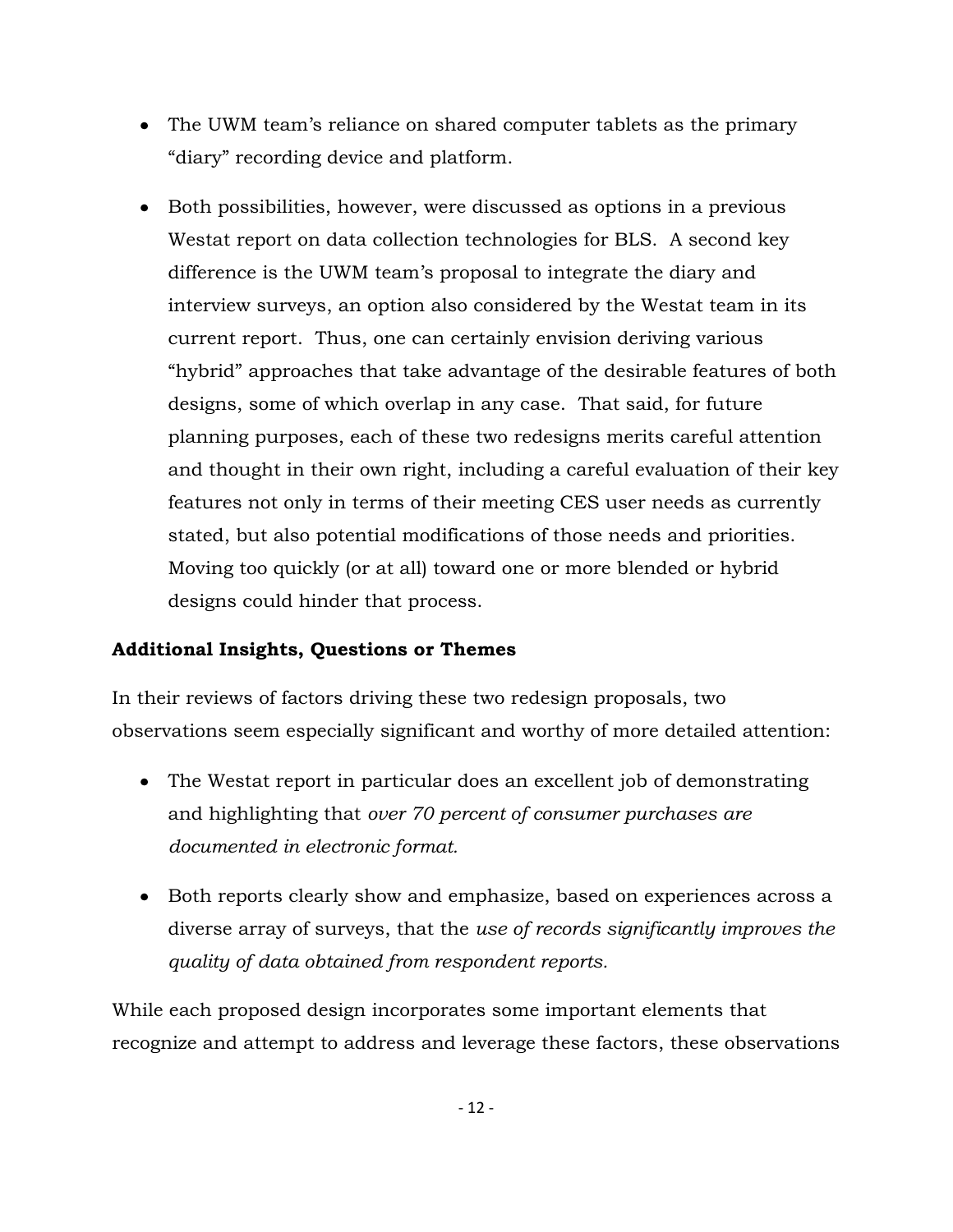seem dramatic and significant enough to merit more detailed attention and investigation. Let me briefly discuss each in turn.

#### **Electronic records of consumer purchases.** Encouraging respondents

- 1) To provide personal expenditure data by retrieving their information from these databases, and then
- 2) obtaining their consent to seek such information from retailers and utility companies

are certainly sound ideas as far as they go. Far bolder, however, would be for BLS to use its credibility and clout (likely to require new legislation) to obtain such information directly for all CE households (with their consent) from holders of these electronic records (as suggested by in part by the Westat report). In addition, for retail purchases, the possibility of creating a universal CE-branded "loyalty card" issued in a "public-private partnership" of BLS and retail vendors might also be explored. Even if these specific suggestions prove not to be fully feasible, it just makes sense to explore such options to the fullest extent possible.

 **Use of records and data quality.** While both redesigns aggressively promote the use of receipts and records far beyond the current methodology used in the CE surveys, the consistently demonstrated value of using records is such a significant factor for the likely success of any future design that it merits even more direct and sustained attention.

A multi-faceted and multi-phase program of both qualitative and quantitative research based on the theories and methods developed by Don Dillman and others, for example. At their most basic level, these studies (a) systematically explore ways of highlighting the critical importance and value of participating in given survey and responding as accurately as possible, while also (b) persistently seeking to minimize the burden of doing so. Implementing such a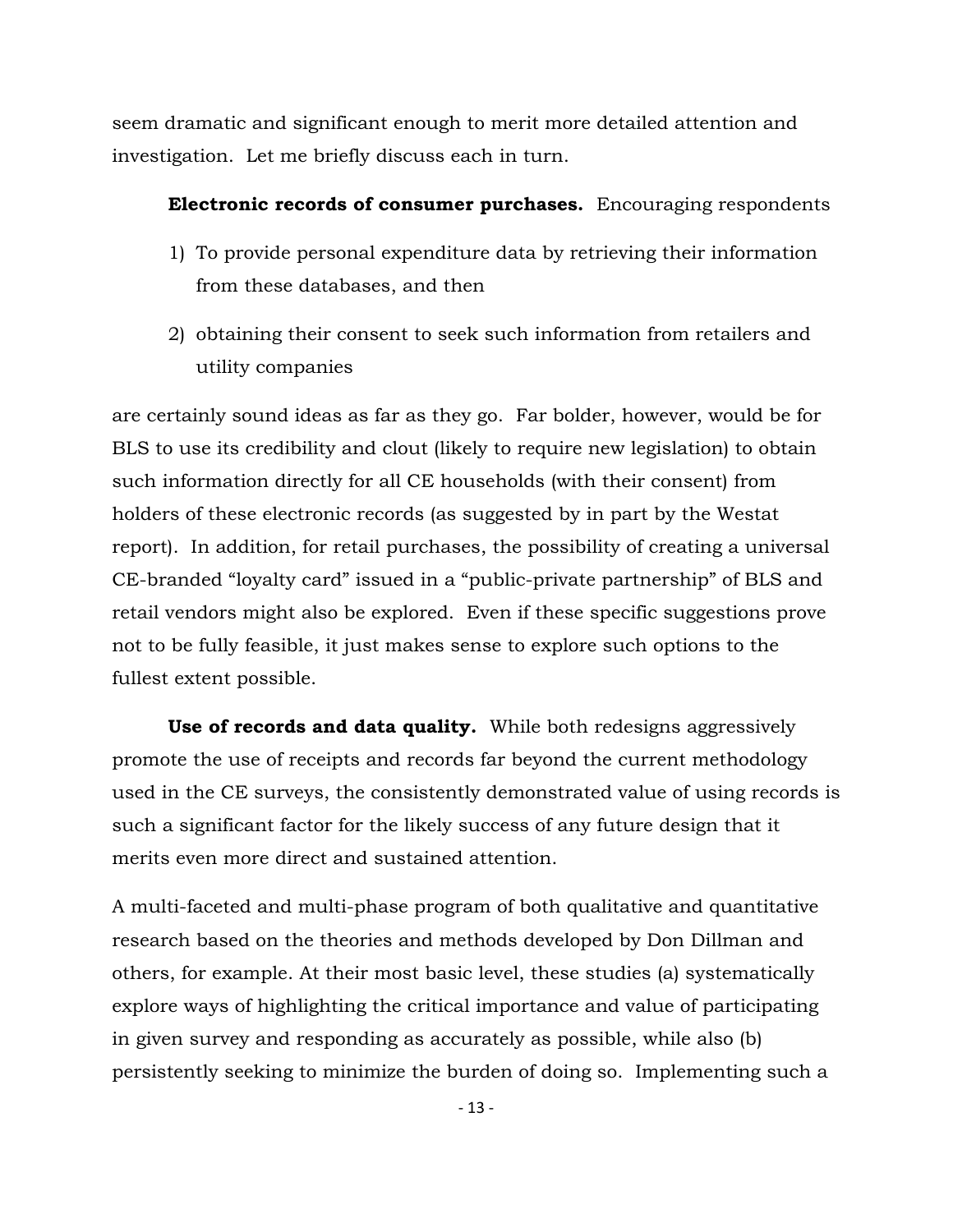program would seem essential to assuring the success of either of these two designs (or any other that would meet the requirements of the CE redesign effort).

Recent work on the Survey of Income and Program Participation (SIPP), described in both reports, would be a good starting point for such an effort. Of particular note was their insistence in communications with respondents that use of records was the "norm," the usual, expected part of the respondent's task. In effect, not using such records would make the response task far more difficult and less accurate. While these SIPP experiments showed that use of records resulted in both greater costs and higher nonresponse, this does not necessarily mean that their use within the CE context, after incorporating some changes and new design features to counter these limitations, would necessarily experience the same fate. For example, using respondent incentives with a major (or even predominant) focus on encouraging respondents to use records, rather than just responding to the survey per se, might well be one tool or approach to address these problems.

### **Conclusions**

- Both proposed redesigns provide significant, detailed advice, guidance and insights to the both the CNSTAT Panel and BLS.
- Neither, however, provides a "turn-key" design package that could be implemented as proposed without significant testing, a critical examination of costs (and benefits), and (unfortunately, given the BLS charge) some substantial additional research.
- But it was probably unrealistic at the outset to assume that they would do so.